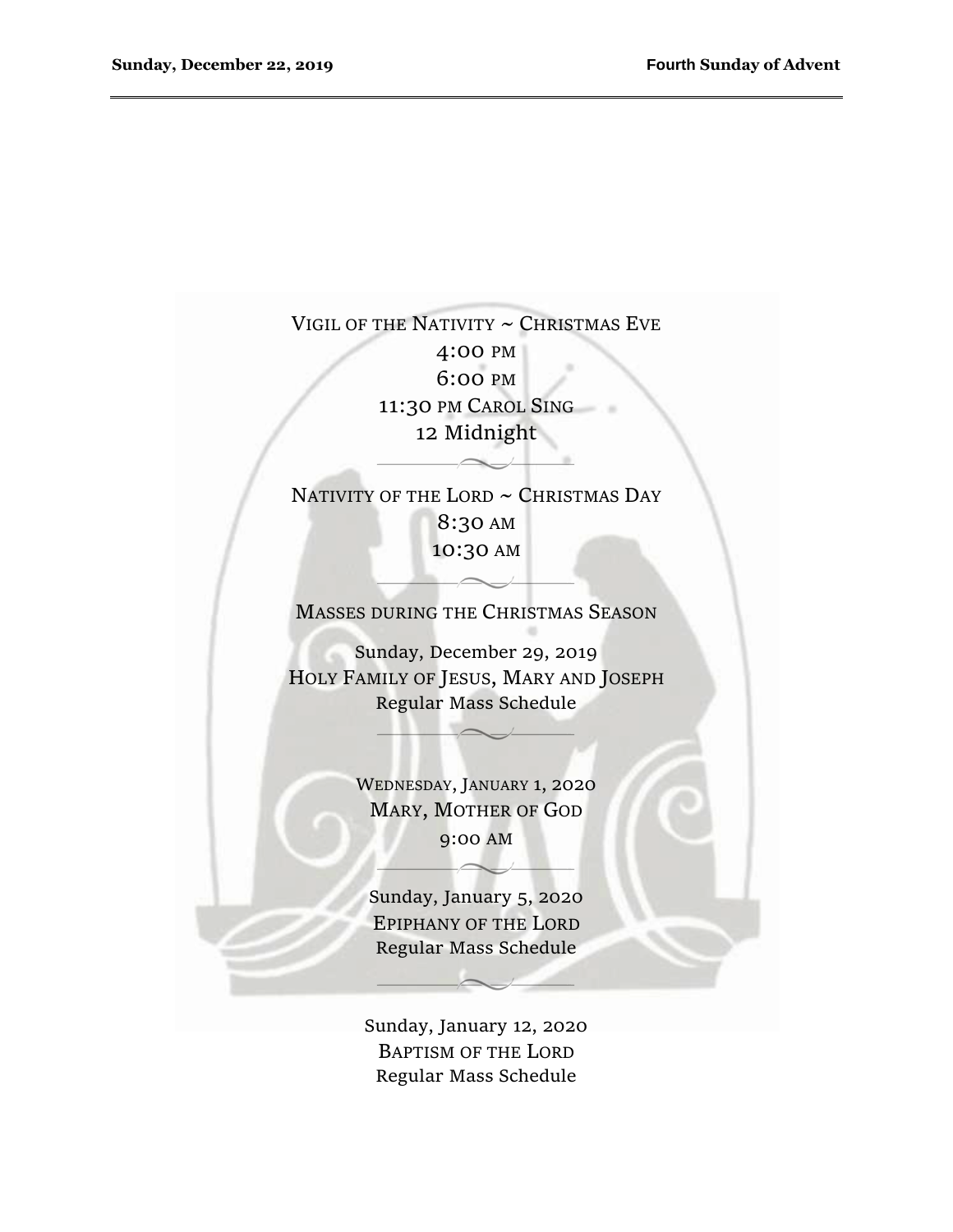by Jeanne & John Fitzgerald

### **MASS INTENTIONS**

## Sunday, December 22

8:30 am Angelo Sereno by Uncle Sal & Aunt Santa 10:30 am Parishioners of St. John's & Al Geigel by St. John's Choir

# Monday, December 23

7:00 am Timothy Mack by the Mack family

## Tuesday, December 24

4:00 pm Sylvia Craig by husband George 6:00 pm William Drumgould by Barbara Carlisle Midnight Raymond Applegate by Dianne & children

## Wednesday, December 25

8:30 am Roberto Loo Hernandez by Manny & Lynne Jacalan 10:30 am Ted Yanushefski by wife Connie

# Thursday, December 26

7:00 am Gerard E. Cunningham by his children

## Friday, December 27

7:00 am Marion Maier by Marion & Joseph England

## Saturday, December 28

5:00 pm Frances Terry & Eileen T. Dosch by Christine Ritter

## Sunday, December 29

8:30 am Gerald Buczynski by Saint John's Parish 10:30 am Ann & Vincent Fitzgerald

**Sacrificial Offerings 2019 Sunday, December 15**

Regular Collection: \$5,182.00

### **Parish Office Hours**

The Parish Office will be closed on December 24 and December 25 and at Noon on December 26.

#### **Gift Basket Raffle**

St. John's Music Ministry is holding a raffle for a beautiful



Christmas Gift Basket. Tickets will be on sale this weekend after all Masses. Proceeds will help pay for our instrumental musicians for the Christmas and Easter liturgies.

#### **Oplatek Wafers**

OPLATEK Christmas Wafers are available in the vestibule of the Church. The suggested offering is \$3.00. Please place your donation in the Poor Box.

*This week our Sanctuary lamp is lit in memory of Gerard E. Cunningham by his children.*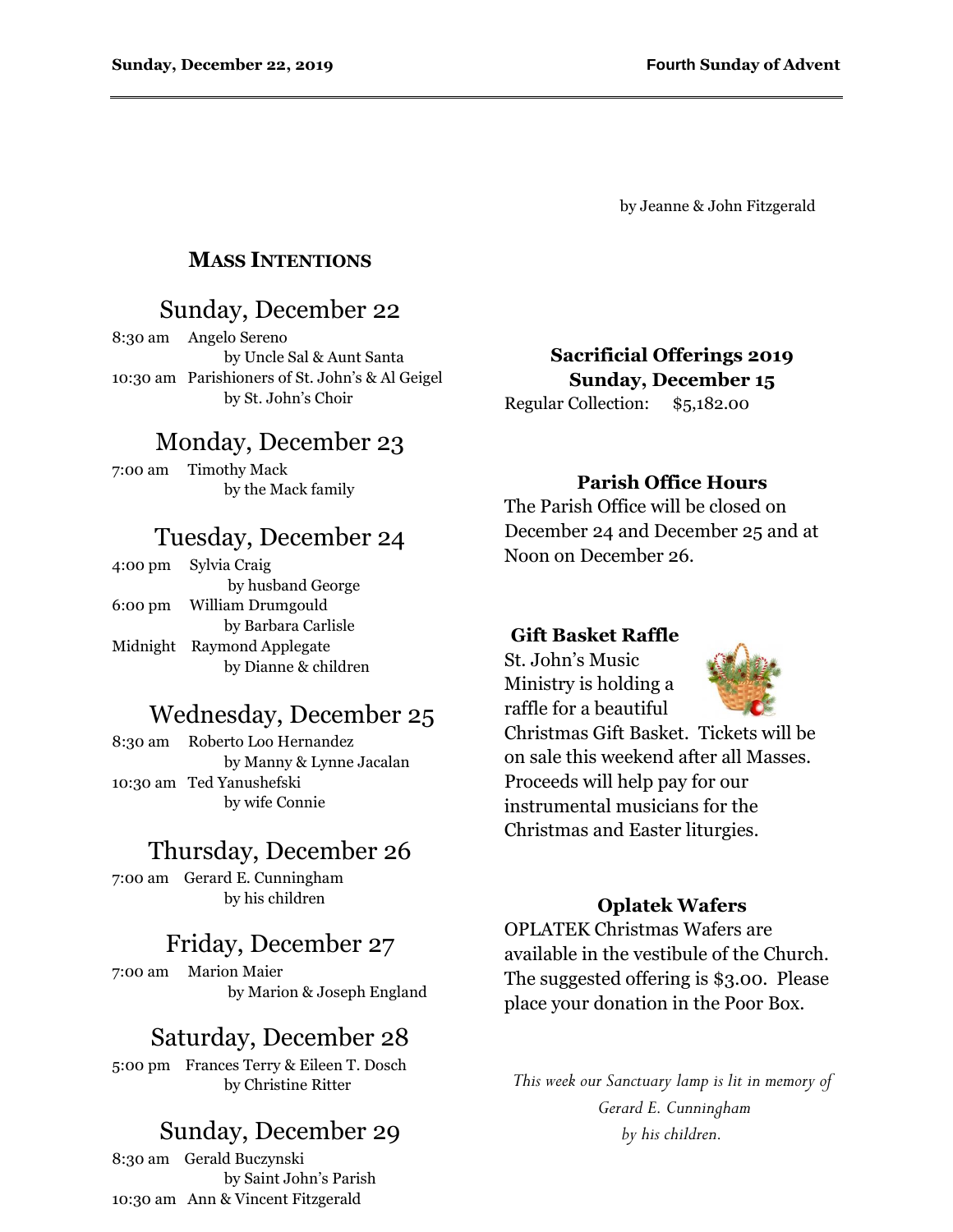*This week our Chapel candle is lit in memory of Joan & Ed Marren by Jeff & family*

and treasure. With grateful hearts we thank:

# **Our Church Cleaners**

for their efforts.

### **St. John Food Pantry**

Our Food Pantry is in need of the following: dry pasta, rice, cereal, canned tuna and chicken, low/no sugar canned fruit, no/low sodium canned vegetables and soups, tomato sauce and fruit juice. Food donations support our parish food pantry, for our neighbors in need as well as FISH Food Pantry on New Market Road in Piscataway. Thank you for your continuous generosity.

#### **Social Concerns**

Do you know a needy person or family? Could one of your neighbors benefit from assistance with food and/or other essentials? Please call the Parish Center, 732-968-2621, in confidence, and we will do whatever we can to help. Please continue to bring men's toiletries, tooth brushes, and large and medium thongs or slippers for the Ozanam Men's Shelter. Articles may be left in the vestibule. Thanks for not forgetting the "guys".

### **Time, Talent and Treasure**



Fostering stewardship is a way of life. Everyone in our parish benefits from the sacrificial gift one makes of time, talent

### **From Social Concerns**

Thank you to our many Santas who will surely bring a smile to a child's face this Christmas. Our Giving Tree gifts were picked up this past Sunday for distribution to those less fortunate. Thank you again!

Thank you to our parishioners and staff who volunteered for the Annual FISH Hospitality Program Christmas Party that was held on December 14. A wonderful time was had by all!

### **Altar Server Training**

Altar Server training will be held this Sunday, December 22, immediately following the 10:30 am Mass. If you have served before and want a refresher or you have never served but want to see if you would like to, please join us. You must have received Communion and be in at least third grade, however there is no maximum grade level. If you think you might be interested or God is calling you to serve please come see what Altar Serving is all about.

### **Holy Hour For Religious Freedom & Persecuted Christians**

A Holy Hour for Religious Freedom will be held every Sunday at 7:00 pm in the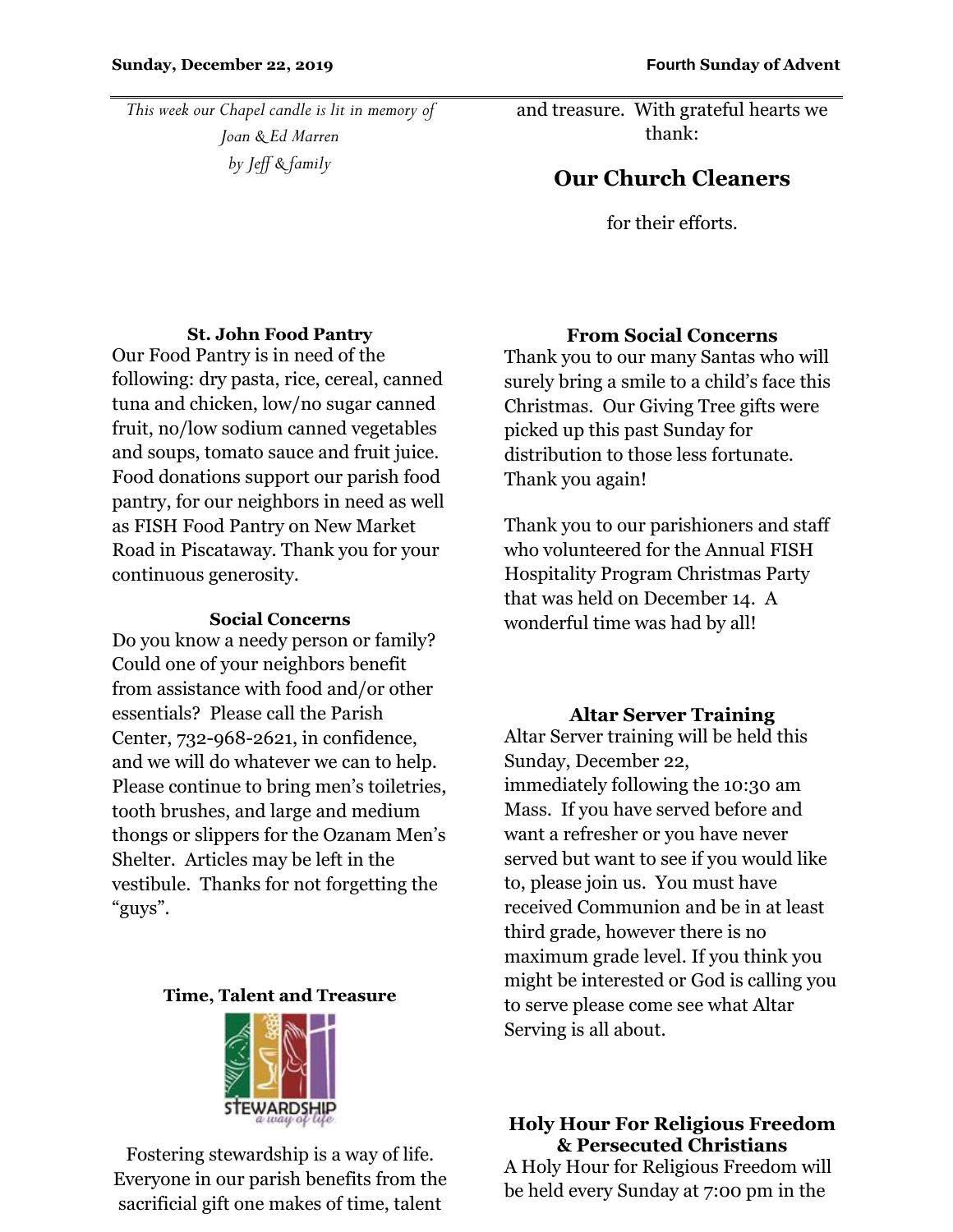Eucharistic Adoration chapel in the Our Lady of Fatima Parish Center at 50 Van Winkle Place in Piscataway. Participants are invited to silently pray the rosary and other special prayers for the intentions of Christians world-wide who are being persecuted for their faith.

attend a small reception afterwards. The bus will bring everyone back to the Diocesan Center around 3:00 pm. If you have any questions or would like to reserve a seat please email amarshall@diometuchen.org or call 732-562-1543.



**Prayers for Our Service Members** Please pray for the following parishioners who are currently serving in the Military:

**U.S. Navy Reserve Lt. Michael Bartilotti U.S. Army Pvt. Luke Harshaney U.S. Army Pvt. Raymond C. Pizzigoni U.S. Coast Guard Lt. Ed Sella U.S. Army Staff Sgt. Paul Frabizzio U.S. Marine Mer. Cpl. Thomas Tyler Lizak U.S. Army Pfc. Sean Parente U.S. Marine Pvt. Dante Parente U.S. Army 2nd Lt. Casey Wenzel U.S. Army Spec. 4 Timothy Francisco U.S. Marine LCpl. Stephen Wright U.S. Marine Pvt. José Citron**

If there are any other military members you would like to be included in our prayers, please contact the Parish Office.

### **Bus Trip to the Rally for Life in Trenton**

The Diocese of Metuchen's Office of Human Life and Dignity will be running a bus trip to the Rally for Life in Trenton, NJ on Wednesday, January 22, 2020. The bus ride is free of charge, but since space is limited all passengers must reserve their seats. Passengers will board the bus at the Diocesan Center in Piscataway at 9:30 am. The Rally at the State House begins at 11:00 am and ends at 1:00 pm. Passengers will



**Rosary Corner** ALL ARE INVITED The Rosary is prayed every weekday following the 7:00 am Mass and Novena. **BLOCK ROSARY**: Monday, 7:00 pm, 511/515 Lincoln Ave.; Wednesday, 10:00 am, 607 Third St.

What is a Block Rosary? Neighbors gathering in each other's homes for a half hour to pray the Rosary for peace in the world, for the local community and for each other's intentions. Please consider having a Block Rosary in your home. For information, call Maureen Shea at 968- 0136.

### **BLUE ARMY ROSARY CELL**

Where: 511 Lincoln Avenue, Dunellen When: Every Tuesday – 10 am All are welcome. Bring your children & grandchildren. For information, call Maureen Shea at 968-0136.

**Adopt-A-Priest Program**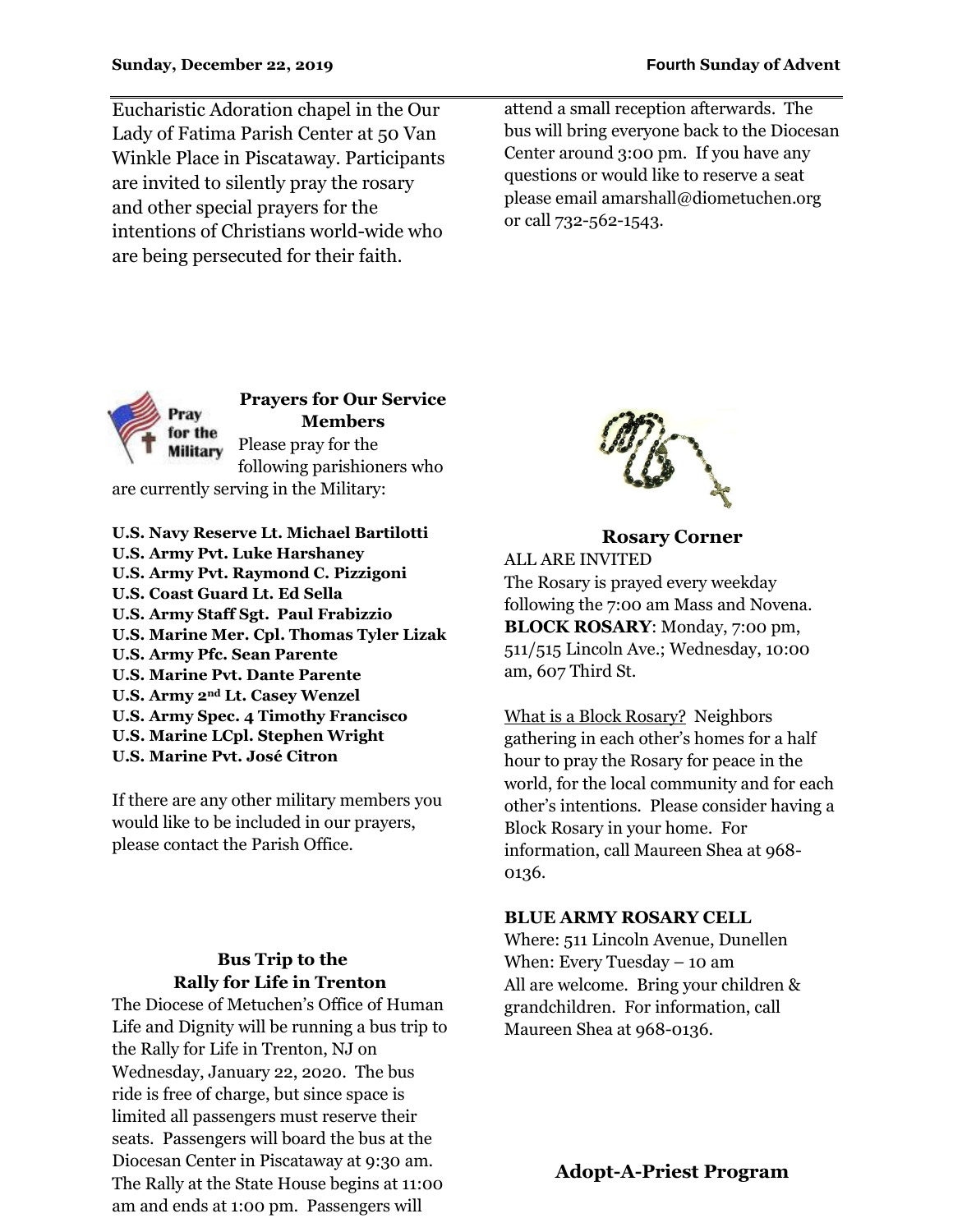Have you prayed for your priest today? To adopt a priest or for more information, please call Maureen Shea at (732) 968-0136. more, please call the Fish Hotline, 732-356- 0881, and leave a message for Debbie.

### **Van Drivers and Ride-Along Helpers** –

should be at least 18 years of age and able to lift 60 pounds. People who can commit to a regular schedule and those who can be called to fill in as required are both needed. To learn more, please call the Fish Hotline, 732-968-0081 and leave a message for Lisa.

### **Fourth Sunday of Advent – Called to be Saints**

*A Reflection by Pope Francis*

Sanctity is something God gives us. Indeed, it is precisely in living with love and offering one's own Christian witness in everyday affairs that we are called to become saints in the conditions and the state of life in which we find ourselves. Be a saint by living out your life with joy. Are you married? Be a saint by loving and taking care of your spouse and Christ did for the Church. Are you an unmarried, baptized person? Be a saint by carrying out your work with honesty and competence and by offering time in the service of your brothers and sisters. God gives you the grace to become holy. God communicates himself to you. Always, in every place, one can become a saint, that is, one can open oneself up to the grace which works inside of us and leads us to holiness. Be a saint by becoming a visible sign of God's love and of his presence alongside us. Every state of life leads to holiness! In your home, on the street, at

**Mount Saint Mary House of Prayer** UPCOMING PROGRAMS: Registration required; call 908-753-2091 or email:

#### GOT CHANGE?

[msmhope@msmhope.org](mailto:msmhope@msmhope.org)

We all have changes in our lives, both minor and major. We'll talk about finding God in changing times and places, and how to best try to discern God's will for us when we are faced with making a decision.

Mon., Jan. 13, 7-9 pm (\$20-\$30 as you are able)

Presenter: Mary Foy

Mary serves as pastoral associate at St. Joseph Church, North Plainfield and as a project manager for RENEW International.



## **FISH In Need of Volunteers**

Fish is in urgent need of the following:

**Telephone Volunteers** – work at home, returning calls from potential clients and scheduling appointments. Hands-on training is provided by our Telephone Chairperson. Volunteers work from 9 am – 5 pm one day per month. Some work additional days when needed. To learn